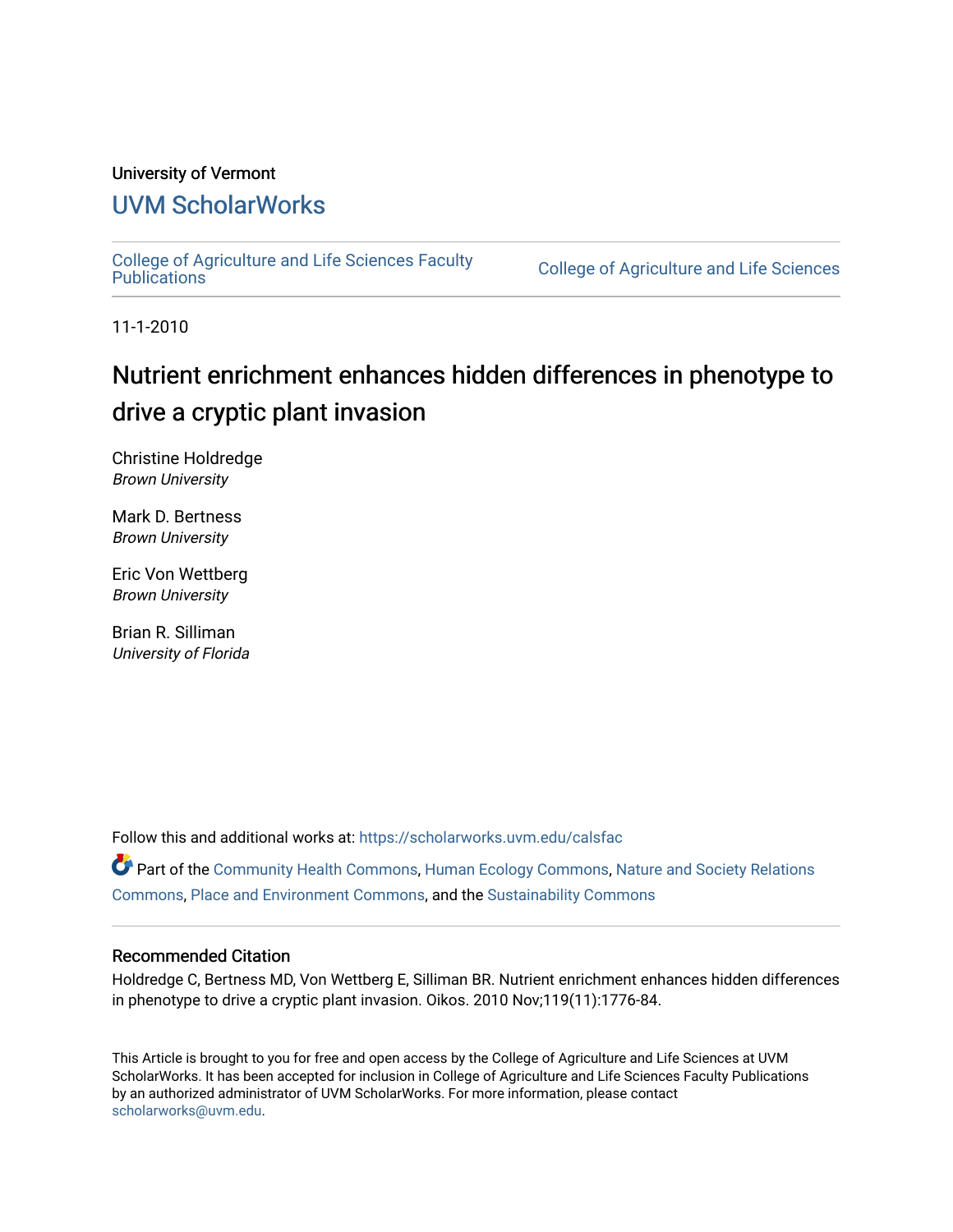

# **Nutrient enrichment enhances hidden differences in phenotype to drive a cryptic plant invasion**

## **Christine Holdredge , Mark D. Bertness , Eric von Wettberg and Brian R. Silliman**

 *C. Holdredge (choldredge@ufl .edu), M. D. Bertness and E. von Wettberg, Dept of Ecology and Evolutionary Biology, Brown Univ., Providence, RI 02912, USA. EW also at: Dept of Biological Science, Florida International Univ., Miami, FL 33199, USA. Present address for CH and B. R. Silliman, Dept of Biology, Univ. of Florida, Gainesville, FL 32608, USA.* 

 Many mechanisms of invasive species success have been elucidated, but those driving cryptic invasions of non-native genotypes remain least understood. In one of the most successful cryptic plant invasions in North America, we investigate the mechanisms underlying the displacement of native *Phragmites australis* by its Eurasian counterpart. Since invasive *Phragmites*' populations have been especially prolific along eutrophic shorelines, we conducted a two-year field experiment involving native and invasive genotypes that manipulated nutrient level and competitor identity (inter- and intra-genotypic competition) to assess their relative importance in driving the loss of native *Phragmites* . Inter-genotypic competition suppressed aboveground biomass of both native and invasive plants regardless of nutrient treatment ( ∼ 27%), while nutrient addition disproportionately enhanced the aboveground biomass (by 67%) and lateral expansion (by  $> 3 \times$  farther) of invasive *Phragmites*. Excavation of experimental plots indicated that nutrient addition generates these differences in aboveground growth by differentially affecting rhizome production in invasive vs native plants; invasive rhizome biomass and rhizome length increased by 595% and 32% with nutrient addition, respectively, while natives increased by only 278% and 15%. Regardless of nutrient level, native rhizomes produced twice as many roots compared to invasives, which field surveys revealed are heavily infected with mycorrhizal symbionts. These results suggest that native *Phragmites* competes well under nutrient-limited conditions because its rhizomes are laden with nutrient-harvesting roots and mycorrhizae. Invasive *Phragmites*' vigorous aboveground response to nutrients and scarcity of lateral roots, in contrast, may reflect its historic distribution in eutrophic Eurasian wetlands and correspond to its prevalence in New England marshes characterized by elevated nutrient availability and relaxed nutrient competition. These findings reveal that discrete differences in phenotype can interact with anthropogenic modification of environmental conditions to help explain the success of cryptic invaders.

 Understanding the mechanisms driving biological invasions has become an important theoretical and pragmatic goal of ecology. Great strides have been made in elucidating the conditions that make environments susceptible to invasion and the traits of invading species that lead to their success. Human alteration of habitats commonly facilitates species invasions and successful invaders often have weedy, fastgrowing life histories (Dukes and Mooney 1999, Byers 2002, Stachowicz et al. 2002). Few studies, however, have investigated mechanisms underlying cryptic invasions, where nonnative invaders become established and proliferate without detection because they are phenotypically similar to native conspecifics (Geller 1999, Saltonstall 2002, Blakeslee et al. 2008, Mabuchi et al. 2008). The takeover of native genotypes in cryptic invasions poses the question: how can an invader dominate and displace a native counterpart when they are morphologically indistinguishable?

 Shallow water marine and estuarine ecosystems have been particularly vulnerable to biological invasions due to their proximity to ports that act as transoceanic dispersal corridors and extensive human degradation (Carlton 1996, Grosholz 2002, Lotze et al. 2006). Since cryptic marine invasions are difficult to detect, their frequency and impact have been underestimated in these vulnerable ecosystems. In San Francisco Bay, California, for instance, cryptic species are thought to account for 40% of all invaders (Carlton 1996). Across North America, elusive invasions of cryptic and hybridized species have transformed plant communities in many salt, brackish and fresh water marsh landscapes. The Eurasian reed *Phragmites australis australis* (hereafter, invasive *Phragmites* ), cattail hybrid *Typha*  $\times$  *glauca* (Woo and Zedler 2002) and cordgrass hybrid *Spartina alterniflora*  $\times$  *S. foliosa* (Tyler et al. 2007) are all marsh invaders that are phenotypically similar but competitively dominant to native conspecifics, and are notoriously linked with local losses in biodiversity (Zedler and Kercher 2004). Historically, native counterparts to these invaders were common, but rapid changes in species distributions within and across marshes justified suspicion that an introduction or hybridization had occurred.

Like many prolific plant invaders, *Phragmites*, Typha and *Spartina* are associated with eutrophic environments where nutrient enrichment has altered competitive dynamics (Silliman and Bertness 2004, Zedler and Kercher 2004, Tyler et al. 2007). In New England marshes where the cryptic *Phragmites*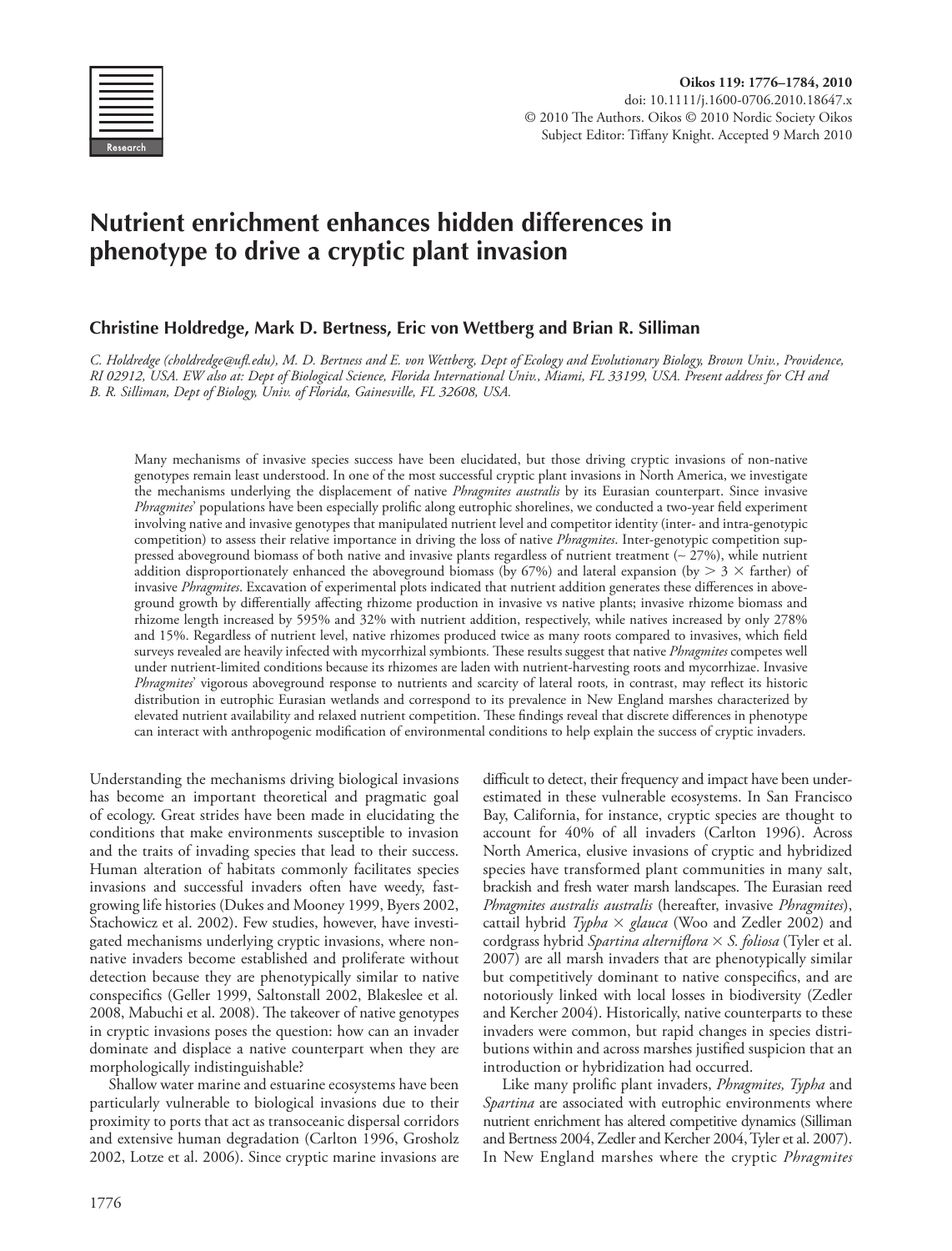invasion has occurred (Saltonstall 2002), the distribution of native grasses is mediated by competition for nutrients and species-specific tolerance of salinity and inundation stress which arrange species in zones of dominance parallel to shore (Levine et al. 1998). Species with superior nutrient-harvesting roots and rhizomes dominate the physically benign high marsh while inferior nutrient competitors are displaced to stressful, waterlogged low marsh habitats (Levine et al. 1998). In eutrophic systems, however, nutrient competition is relaxed and competition for light is intensified. This shift in resource limitation favors highly productive plants, like the lowmarsh dominant, *Spartina alterniflora*, which expands into higher marsh zones, and invasive *Phragmites,* which shades out and overgrows the native plant community (Bertness et al. 2002).

 What remains unclear is why native *Phragmites australis americanus* (hereafter native) is not also proliferating in eutrophic systems (but see Lynch and Saltonstall 2002). Native *Phragmites* is now rare in New England (Saltonstall 2002) despite its common distribution along the terrestrial border of fresh and oligohaline marshes for the past few thousand years (Niering et al. 1977, Orson et al. 1987). In contrast, invasive *Phragmites* is prevalent throughout New England with monospecific stands often covering entire marshes (Chambers et al. 1999, Farnsworth and Meyerson 2003). In this study, we use *Phragmites* as a model system to explore the mechanisms that underlie cryptic invasions and test the hypothesis that anthropogenic modification of environmental conditions interacts with discrete phenotypic differences between genotypes (i.e. in stem characteristics, root and rhizome architecture) to promote the displacement of native by invasive *Phragmites* .

 Clonal plants, like *Phragmites* , can shift biomass allocation plastically between root, rhizome and stem structures in response to environmental cues (De Kroon and Hutchings 1995, Wolfer and Stralie 2004), including elevated nutrients, space or light. Furthermore, previous studies comparing the morphology of native and invasive *Phragmites* in adjacent populations (League et al. 2006) and seedlings (Saltonstall and Stevenson 2007) have documented variation in their shoot-to-rhizome ratios, biomass production and a number of other parameters (i.e. shoot height, shoot and rhizome internode length), although the traits used to evaluate the genetic identity of populations in the field have been limited to more subtle characteristics, such as ligule length (K. Saltonstall pers. comm.). Work to date has not examined the relative plasticity of these phenotypic traits across different nutrient regimes, however, or whether this variation gives rise to differences in competitive ability (i.e. growth rate, stand expansion) in natural field conditions. To evaluate differences in phenotypic traits and the functional response of *Phragmites* genotypes to eutrophic conditions, we transplanted native and invasive *Phragmites* in a fully factored genotype  $\times$  competitor identity  $\times$  nutrient level field experiment and examined the lateral expansion, biomass allocation, and root architecture of plants after two growing seasons.

Arbuscular mycorrhizae (hereafter AM) may also affect variation in belowground phenotypic traits and the success of cryptic plant invaders as AM has been shown to influence root architecture (Yano et al. 1996, Hart et al. 2003, Scheublin et al. 2007) and mediate marsh plant competition (Daleo et al. 2008). Under nutrient-limited conditions, AM typically enhance plant growth by providing the plant host with nutrients, primarily phosphorus, in exchange for carbon resources (Smith and Read 1997, Hart et al. 2003). Some studies indicate that under low soil fertility conditions AM can also induce branching of lateral roots which increases exploration of the soil and the surface area available for mycorrhizal infection (Hetrick et al. 1988, Yano et al. 1996). When phosphorus concentrations are elevated, AM may become parasitic to the host plant, which can reduce its association with AM by minimizing further fungal colonization and altering root architecture to reduce the surface area vulnerable to infection (Ratnayake et al. 1978). Commonly, aerenchymatous rhizomes thicken, lateral roots elongate and root hairs proliferate when mycorrhizal plants are no longer phosphorus limited (Hetrick et al. 1988). Both native and invasive *Phragmites* host AM (Cooke and Lefor 1998, Oliveira et al. 2001, Wirsel 2004), but it is not known whether they vary in their susceptibility to infection. Here we quantify natural AM colonization rates in sympatric populations across central and northern New England and relate these findings to the genotypic variation in root architecture and response to nutrient enrichment observed in our field experiment.

 By exposing both the strength and nature of the response of native and invasive genotypes to nutrient enrichment, this study provides new insight into interaction between physiological traits and environmental conditions that may underlie the success of other cryptic plant invaders. Furthermore, the asymmetrical response of genotypes to nutrient enrichment in our natural field experiment provides convincing evidence that eutrophication is playing a central role in the aggressive expansion of invasive clonal plants, like *Phragmites,* and loss of native plant assemblages. Consequently, we promote the protection of pristine, low nutrient wetlands that can harbor native biodiversity and aggressive reduction of anthropogenic nutrient sources to these ecosystems *.*

## **Material and methods**

### **Fully factored field experiment**

 In November 2005, we collected rhizomes from adjacent ( 200 m apart) native and invasive *Phragmites* stands (each a single continuous stand,  $> 1$  ha in area) located in a tidal, brackish marsh at the Great Bay National Estuarine Research Reserve in Greenland, New Hampshire, USA. The native stand at this site is a large, vigorous clone relative to native stands identified in other Atlantic coastal marshes that exhibit lower stem densities and heights (unpubl.). Due to the protected status of native stands, however, we were unable to extract rhizomes from multiple native populations. Since the previously described differences between native and invasive *Phragmites* in relative biomass, stem density, rhizome internode length, etc. (Vasquez et al. 2005, League et al. 2006, Saltonstall and Stevenson 2007) were represented in these source stands, however, our results may be generalized cautiously across populations.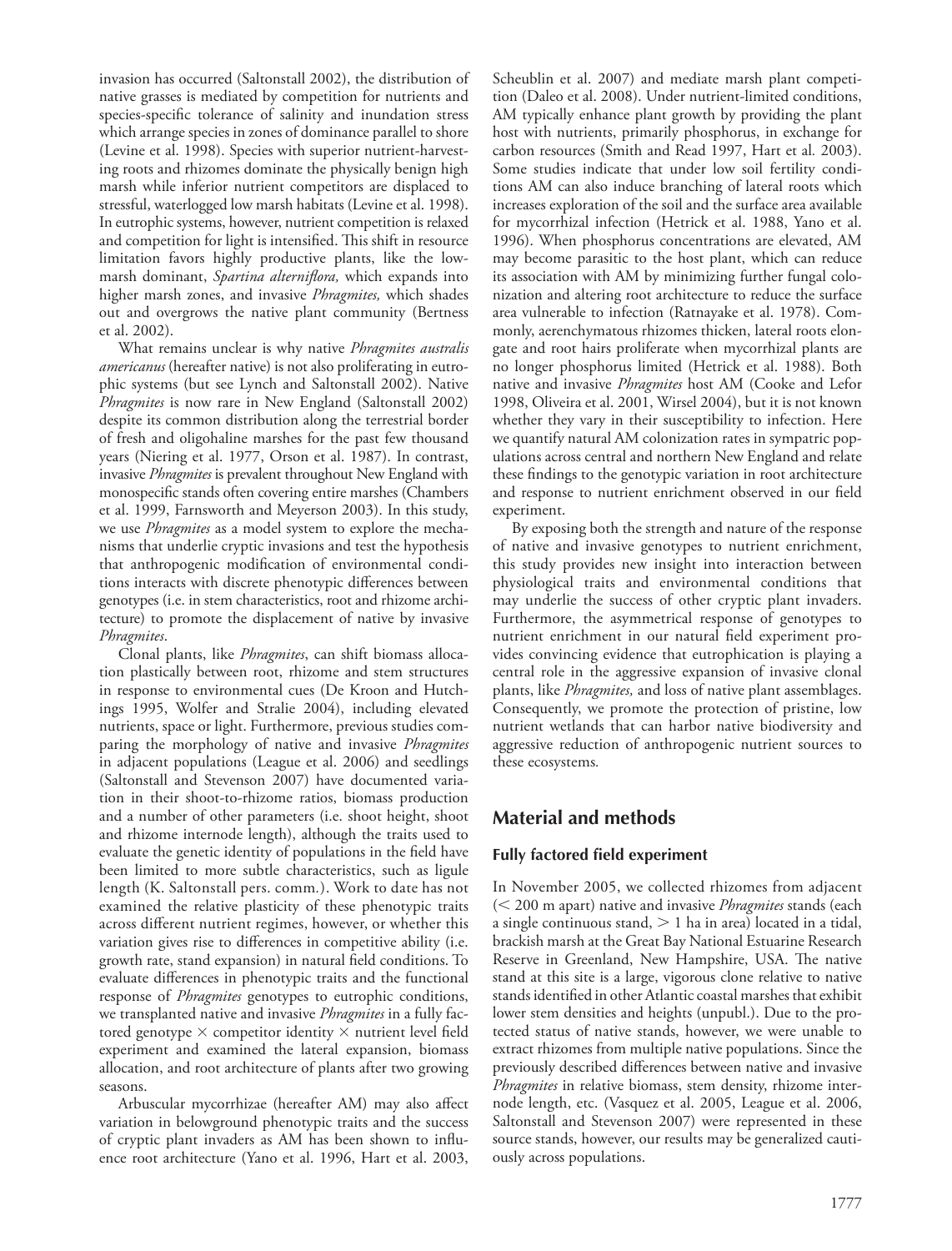Within each stand, we extracted  $40-25 \times 25 \times 20$  cm (l  $\times$  $w \times d$ , 7-10 remnant stems/plug) rhizome plugs from positions distributed across each stand ( $> 2$  m apart to reduce impact on the stand and capture potential genetic variation within each stand). Rhizome plugs were then transplanted into trays with generic potting medium in the Brown Univ. glasshouse, watered daily and grown under the same conditions with supplemental light  $(14 \text{ h day}^{-1})$  for seven months. Rhizome plugs were used in the experiment rather than seeds or seedlings (as in Saltonstall and Stevenson 2007) because ecologically relevant encounters among native and invasive *Phragmites* (one genotype replacing the other on a landscape) likely occur on a clone-to-clone rather than seedling-toseedling scale, making rhizome plugs a more appropriate proxy to make inferences about competitive interactions between genotypes.

We conducted our field experiment in a tidal, oligohaline (salinity ~ 0–12 ppt) marsh at the Adolf Rotundo Wildlife Refuge in Rehoboth, Massachusetts, USA. Currently, invasive *Phragmites* covers ~30% of the marsh area and we positioned the experiment in a 100  $\times$  75 m high marsh area dominated by the rush, *Juncus gerardii,* that had not yet been overtaken by *Phragmites* and was protected from nutrient run-off by woody buffer on the marsh/terrestrial border (Bertness et al. 2002). In March 2006, we marked 30 1-m<sup>2</sup> plots, positioned to minimize variation in elevation and distance from creeks ( $> 15$  m) and spaced  $> 3$  m apart, at the site. We then used a line trimmer to clear vegetation and debris from plots and covered each with black landscaping cloth for two months to inhibit the reemergence of natural vegetation. Each plot was then randomly assigned to one of six treatments: 1) native-only, control, 2) native-only, fertilized, 3) invasive-only, control, 4) invasive-only, fertilized, 5) competition, control, and 6) competition, fertilized. In May 2006, we transplanted rhizome plugs ( $25 \times 25$  cm, l  $\times$  w) into the center of cleared plots in a 2  $\times$  2 checkerboard design. Native- and invasive-only, or 'intra-genotypic,' competition plots received two rhizome plugs in opposite quadrants and unvegetated, peat plugs in the remaining quadrants. In 'inter-genotypic' competition plots, two native and two invasive plugs were transplanted in alternate quadrants (two plugs per genotype  $\times$  five replicates per treatment 10 plugs per genotype per treatment). Plugs assigned to each treatment were selected at random from our original 40 transplant plugs. To standardize plug size, we trimmed plugs so that each contained 7–10 live tillers and rhizome material was within  $\pm$  10% (g plant material) across treatments. We assigned each plug a unique label and placed colored toothpicks adjacent to tillers to identify plugs over time. All new, emergent tillers were also labeled with toothpicks. In competition treatments, we identified the genotype of emergent tillers based on the length and density of ligule fibers, which are visibly longer and thicker on native tillers than invasive, and the tiller's source plug as the most proximate plug of the correct genotype.

 After six weeks we initiated fertilization treatments. Biweekly from July to September 2006 and May to August 2007, we sprinkled 25 g of fertilizer (29:3:4 N: P: K) evenly over fertilized plots. This fertilization level has been used to release plants from nutrient limitation and mimic eutrophication (Bertness et al. 2007). We also installed 0.5  $\times$  1 m

 $(ht \times diam.)$  cages of 7-mm wire mesh around all plots that excluded herbivorous mammals (Gedan et al. 2009) but did not influence the movement or distribution of arthropods (e.g. aphids, spiders, grasshoppers, beetles).

 In May 2007, we counted the number of tillers within the initial plug boundaries (in-plot) and expansion tillers, operationally defined as tillers that emerged  $> 5$  cm from the edge of the original  $25 \times 25$  cm plug boundary. In our counts, we included all tillers found within a 1.5 m radius of each plot. To estimate average foraging distance of expansion tillers, we measured the distance between the center of each source plug and five expansion tillers per plug (if  $<$  five expansion tillers, we recorded the distance to each tiller). We also recorded the maximum foraging distance of expansion tillers for each plug.

 In August 2007, we counted and harvested all the stems per plug. If we could not verify the origin of a stem, primarily those along plug borders, we excluded them from tiller counts and harvested samples. Unidentified stems were rare,  $<$  five per plot. We then oven-dried and weighed each plug to assess aboveground biomass. We also excavated plugs to quantify belowground biomass and investment in root and rhizome structures. Since harvesting expansion tiller rhizomes would have been highly destructive to the marsh, we only extracted rhizomes in the initial  $2 \times 2$  checkerboard area, such that excavated plots were  $50 \times 50 \times 40$  cm (l  $\times w \times$ d), below which *Phragmites* roots and rhizomes were sparse. For each plug, we randomly selected eight rhizome sections and measured: lateral root length and density (no. roots / 10 cm of rhizome), root hair density (no. root hairs / 5 cm of lateral root), and rhizome internode length and diameter. The whole plug was then separated into roots and rhizomes, oven-dried and weighed. To estimate root and rhizome biomass in expansion regions, we performed the following calculations for each plot: expansion root biomass  $=$  [(root biomass in plot/ no. live tillers in plot)  $\times$  no. expansion tillers] and expansion rhizome biomass  $=$  [(rhizome biomass in plot/ no. live tillers in plot)  $\times$  no. expansion tillers]. Acknowledging that root: tiller and rhizome: tiller ratios in expansion regions likely differ from ratios within plots where tillers and belowground structures were more concentrated, we calculated expansion biomass values to provide relative, not absolute, differences in belowground biomass across treatments and should be interpreted accordingly. Total root and rhizome biomass values were then estimated as the sum of in-plot and expansion biomass values. Due to overgrowth along plug boundaries leading to interspersed roots, we excluded belowground data from competition plots and pooled plugs from native-only and invasive-only plots in statistical analyses.

#### **Mycorrhizae survey**

 To quantify AM colonization in natural populations, we collected root samples from five native and invasive *Phragmites'* stands paired within marshes ( $\leq$  300 m apart). We selected sites and stands to minimize differences in salinity, tidal inundation and other abiotic conditions that influence AM colonization (Carvalho et al *.* 2001, McHugh and Dighton 2004). Native and invasive *Phragmites* rhizomes were collected from one marsh in New Hampshire, where our experimental plant material was collected, and four marshes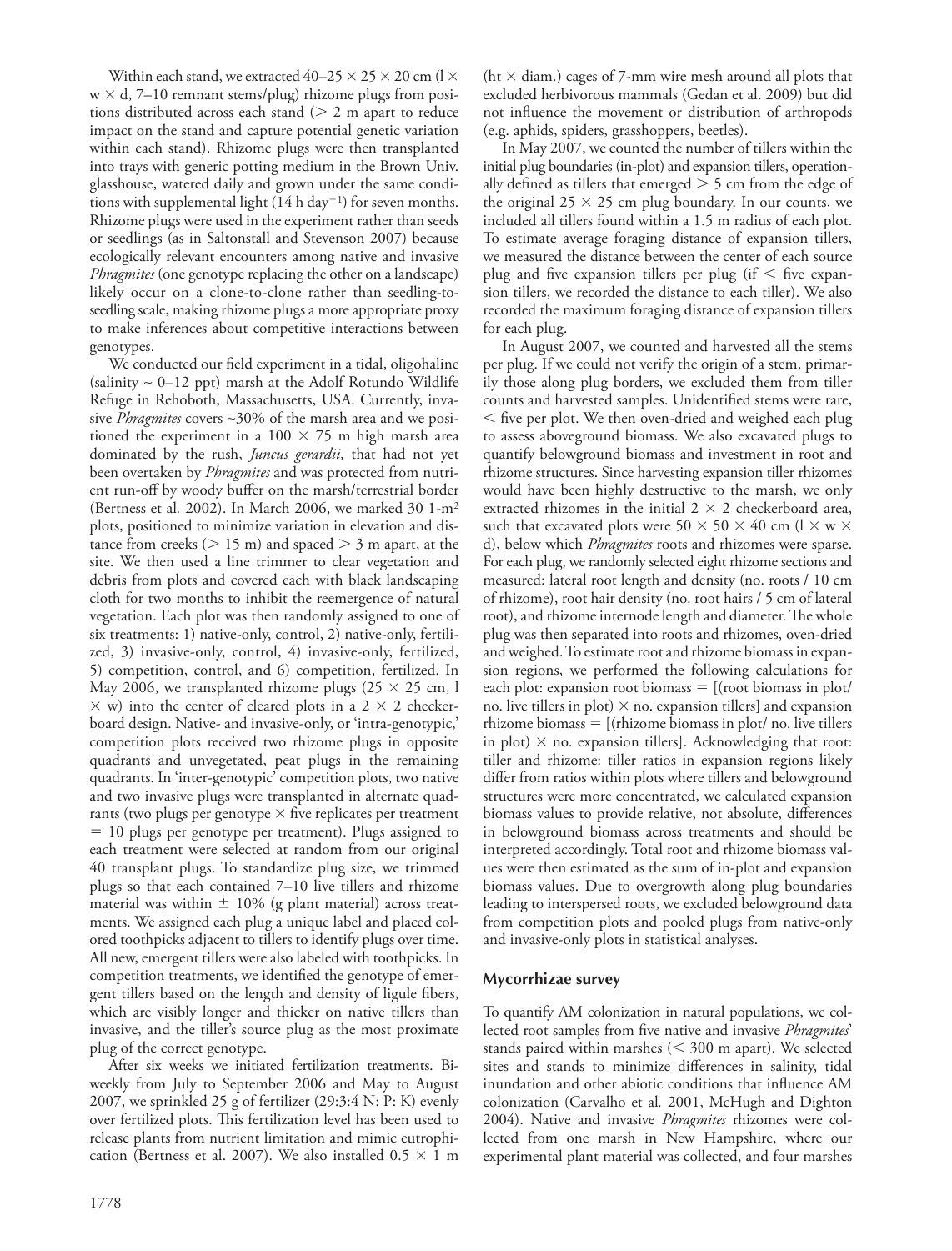located throughout southern and central Maine (contact CH for site details). Within each stand, we extracted 5-7  $\times$ 10 cm (diam.  $\times$  depth) root cores, rinsed them and stored live roots in 60% ethanol until staining with Chlorazol Black E (Brundrett et al. 1984). Roots were mounted with glycerin and AM colonization was quantified by a cross-hair intersect method at  $400 \times$  magnification (McGonigle et al. 1990). Approximately 100 cross-sections were scanned for infection from each stand within each site. Due to the protected status of native stands, we could not collect samples large enough to assess root architecture, but differences between native and invasive plants were evident and consistent with experimental transplants (unpubl.). We did not assess AM colonization of roots in our field experiment because they were infected prior to the start of the experiment and, consequently, could not accurately gauge the response of AM to experimental treatments.

#### **Statistical analysis**

 In-plot tiller density, expansion tiller density, mean and maximum tiller foraging distance and aboveground biomass data were log-transformed as necessary to meet the assumptions of parametric statistics and analyzed using a fully crossed genotype  $\times$  competitor identity  $\times$  nutrient level analysis of variance (ANOVA) model (JMP ver. 7.0.2, SAS Inc. 2007). Belowground biomass (root, rhizome and total biomass) and root architecture (root hair density, lateral root density and length, rhizome internode length) data were analyzed using genotype  $\times$  fertilization ANOVA, with inter-genotypic competition plots excluded from analysis. Plugs were evaluated as independent replicates since there was no indication that plant response differed across experimental plots. AM colonization rates were evaluated as the percent of root sections colonized (no. root sections colonized / no. total root sections viewed) for each stand at each site and averaged across sites to assess the relative susceptibility of native and invasive genotypes to AM infection.

## **Results**

#### **Field experiment**

 While native transplants produced slightly higher in-plot tiller densities across all treatment combinations (Fig. 1a), nutrient addition triggered explosive lateral growth of invasive plugs, which produced five times more expansion tillers than natives (genotype  $\times$  fertilization, p = 0.0007). The mean foraging distance of invasive tillers was three times greater than that of native tillers in fertilized plots (genotype  $\times$  fertilization,  $p = 0.0132$ , Fig. 1b) and the maximum foraging distance of fertilized invasive tillers also dwarfed maximum distances observed for natives (genotype  $\times$  fertilization, p = 0.0474, Fig. 1c). Nutrient addition also enhanced the aboveground biomass of invasives significantly more than natives (genotype  $\times$  fertilization, p = 0.0005, Fig. 2a), boosting invasive biomass by 67% more than the increase detected in native biomass. Aboveground differences between genotypes were less conspicuous in nutrient control plots, where the total density of tillers (in plot  $+$  expansion, 12.2  $\pm$  1.0 and  $14.4 \pm 1.0$  stems plug<sup>-1</sup>) and aboveground biomass (Fig. 2a) of natives and invasives, respectively, were similar.

We also detected a main effect of competitor identity, such that plugs in inter-genotypic plots generated fewer inplot and expansion tillers on average than plugs grown in intra-genotypic plots regardless of genotype or nutrient treatment (competitor identity,  $p \le 0.0358$ , Fig 1a). Expansion tillers foraged shorter mean and maximum distances from inter-than intra-genotypic competition plots, although this effect was not statistically significant ( $p \ge 0.0954$ ). Intergenotype competition also reduced aboveground biomass of native and invasive plugs by 34% and 21%, respectively, relative to those grown in native- or invasive-only plots (Fig. 2a).

 Examination of excavated plugs revealed natives produced twice as much in-plot root biomass compared to invasives regardless of fertilization treatment (Table 1). Inclusion of root biomass estimates in expansion regions where invasive plugs foraged much more extensively, however, suggests that the total root biomass (in-plot + expansion) was not significantly different for native and invasive plugs and increased similarly for each genotype in response to fertilization (Fig. 2b). In general, the proportion of biomass allocated to roots (root biomass/ total belowground biomass) was two times greater for native than invasive plugs and decreased in response to fertilization (Table 1).

 In contrast, the proportion of belowground biomass allocated to rhizomes (rhizome biomass/total belowground biomass) was greater for invasive than native plugs (genotype,  $F_{1,16} = 7.68$ , p  $\leq 0.0001$ ) and increased in response to fertilization (nutrient,  $F_{1,16} = 3.25$ , p = 0.0053, data not shown on Table 1). In plots, rhizome biomass was similar for native and invasive plants under low-nutrient conditions (Table 1), but different under high nutrient conditions where invasives produced nearly 45% more rhizome biomass than natives, although the interactive effect of genotype and nutrient treatments was not statistically significant ( $p = 0.1245$ ). Accounting for rhizomes foraging in expansion regions, the total rhizome biomass of invasive plugs was 595% greater in fertilized than control plots, while native biomass only increased 278%, although, again, the interactive effect of genotype and nutrients was not statistically significant ( $p =$ 0.3299, Fig. 2c).

The phenotypic traits of belowground plant material also varied as a function of genotype and these differences in root architecture were evident in all experimental plots and surveyed sites. In general, natives produced two times more lateral roots per length of rhizome than invasives, while invasive transplants had double the density of fine root hairs and produced thicker rhizomes with longer internodes, a difference that was enhanced in fertilized plots (Table 1).

#### **Mycorrhizae survey**

AM percent colonization of *Phragmites*' roots was high (> 32% root sections colonized) and similar for native  $(51.3 \pm 3.7\%)$ , mean  $\pm$  SE) and invasive (54.9  $\pm$  7.7%) populations when averaged across all sites surveyed. Within sites, there also was not a consistent pattern of AM percent colonization of roots between genotypes (Fig. 3). However, the density of lateral roots and proportion of biomass allocated to lateral roots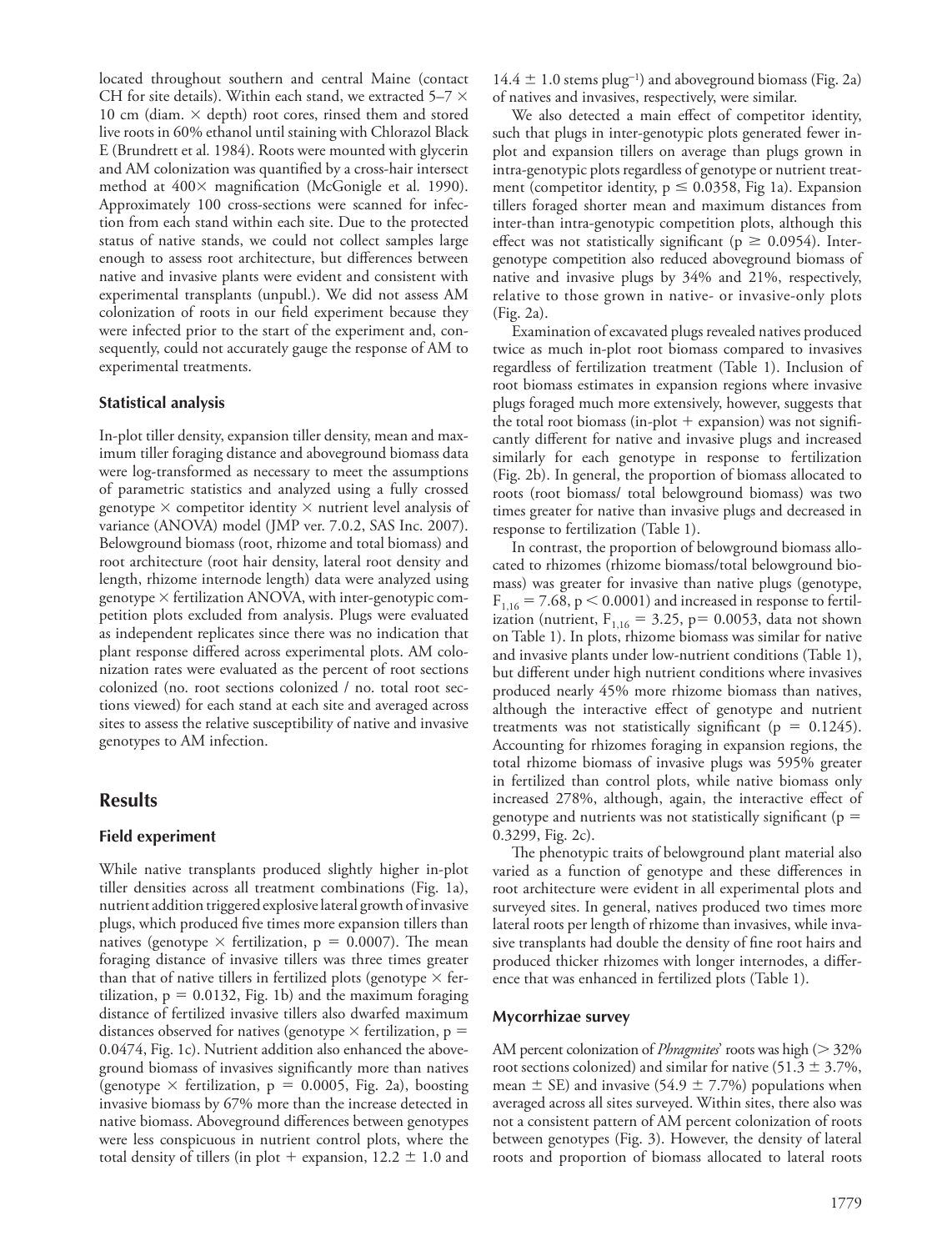

Figure 1. The density of tillers in the initial plot and expansion region (a), and mean (b) and maximum (c) distances foraged by native and invasive *Phragmites* tillers in Spring 2007 after one full growing season. Data are shown as mean  $\pm$  SE pooled across 10 replicate plugs. Effects table summarizing three-way genotype  $\times$  competitor identity  $\times$  nutrient level ANOVA tests are shown below.

(i.e. surface area of belowground structures able to be colonized by AM symbionts, Fig. 2b, Table 1) was much higher for native than invasive genotypes in both the large-scale AM survey and smaller-scale field experiment.

## **Discussion**

Our experimental and survey findings add further mechanistic evidence to an increasing body of literature demonstrating that eutrophication plays a domineering role in driving the cryptic displacement of native *Phragmites* by its Eurasian counterpart in New England salt marshes (Chambers et al. 1999, Bertness et al. 2002, Silliman and Bertness 2004). By reducing the benefits of nutrient acquisition structures and favoring plants that excel in aboveground and vegetative growth, nutrient enrichment disproportionately promotes the more productive and rapidly expanding invasive *Phragmites* and is fueling its invasion in freshwater and non-tidal marshes scattered throughout the interior of North America. Given these findings, conservation managers should have a rigorous understanding of the distinguishing phenotypic traits of cryptic species and how these features interact with environmental conditions to reduce future cryptic invader impacts.

### **Eutrophication effects on dominance of** *Phragmites*

 Previous research has shown that eutrophication can trigger the proliferation of fast-growing primary producers at the expense of more diverse, but less productive, plants and seaweeds in wetland, estuarine and shallow marine habitats (Newman et al. 1996, Bertness et al. 2002, Childers et al. 2003, Zedler and Kercher 2004). In eutrophic salt and fresh water marshes, the most productive species are often invasive (Zedler and Kercher 2004). For example, tall, monotypic stands of invasive cattails,  $Typha \times glauca$ , have displaced native plant communities throughout the heavily impacted Great Lakes region of the United States. In a 2002 study, Woo and Zedler found fertilization disproportionately enhanced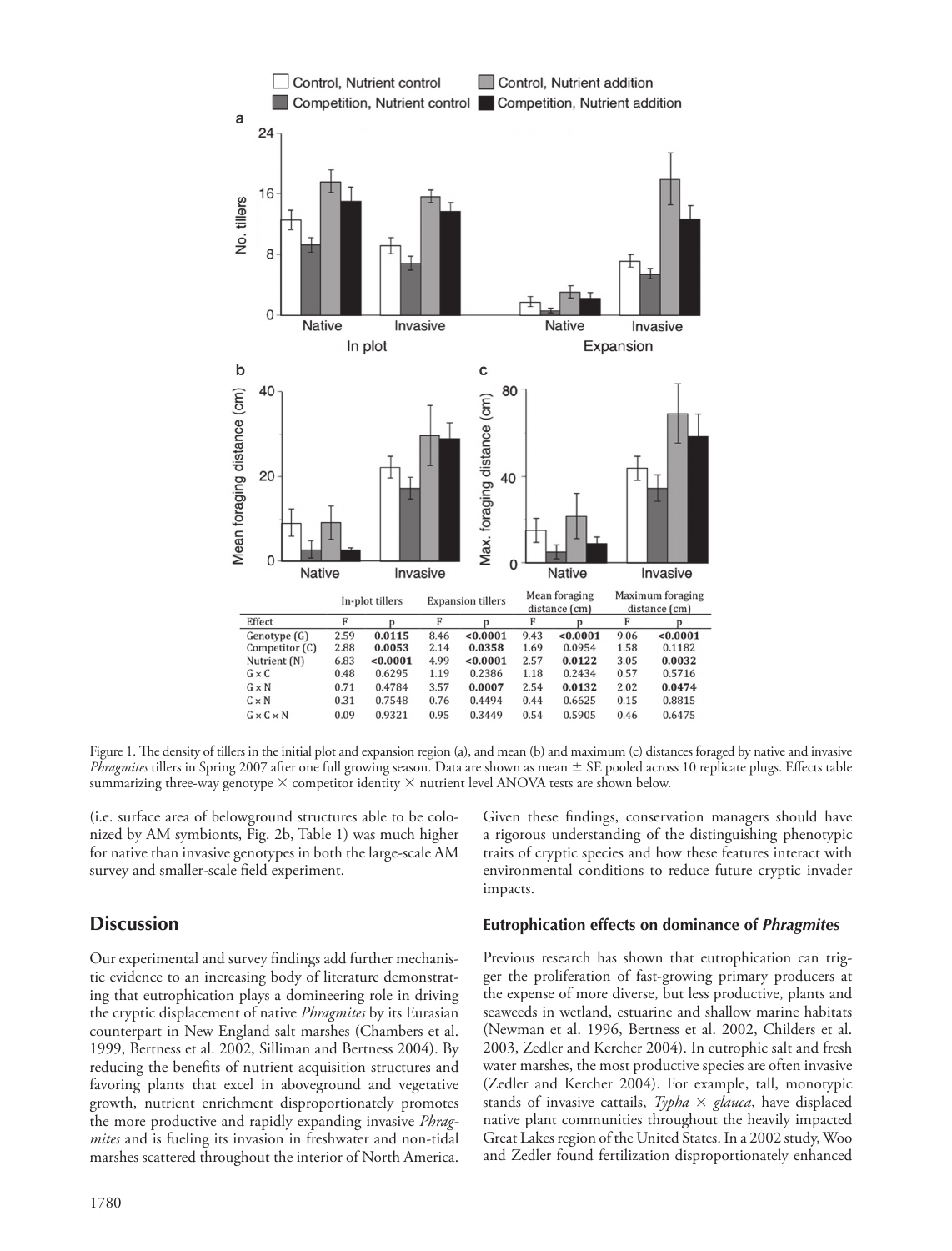

Figure 2. The aboveground biomass (a) and estimated total root biomass (b) and total rhizome biomass (c) of experimental native and invasive *Phragmites* plugs harvested after two full growing seasons. Data are shown as mean  $\pm$  SE pooled across 10 replicate plugs. Effects table summarizing three- and two-way ANOVA tests are shown beside corresponding figures.

*T* . *glauca* production compared to native sedges and concluded that nutrients alone could shift competitive dominance from sedges to cattails in this system. In the northeastern United States, *Phragmites* is the tallest, most productive species in invaded marshes and is highly associated with eutrophic conditions (Chambers et al. 1999, Silliman and Bertness 2004). The aggressive vegetative response of invasive *Phragmites* to fertilization found in this study suggests that nutrient enrichment is a critical driver of its expansion and corresponding loss of the native plant community in New England marshes.

In our field experiment, under nutrient-limited (control) conditions, native plants matched invasives in total tiller density and above- and belowground biomass (Fig. 1, 2), suggesting that natives may keep pace and coexist with invasive *Phragmites* when competition for nutrients is strong. In fact, all five marshes where we were able to find sympatric stands of native and invasive *Phragmites* were in protected reserves where adjacent development was minimal and the potential for nutrient enrichment low. Due to the scarcity of native *Phragmites* and the difficulty in identifying genotypes in the field, the geographic distribution and long-term demography of native *Phragmites* are unknown. Our findings, however, suggest that native *Phragmites* can persist within pristine, nutrient-limited marshes even in the presence of invasive stands because it is a strong nutrient competitor.

 When competition for nutrients was relaxed in fertilized plots, the growth rate of native and invasive *Phragmites* diverged dramatically. In only two growing seasons, fertilization led to the rapid expansion of invasive *Phragmites* but did not have a significant effect on the density or distance traveled by native tillers (Fig. 1). Invasive *Phragmites* produced nearly 70% more aboveground biomass in fertilized plots than natives (Fig. 2) and had already begun to surround native transplants in competition treatments (unpubl.). Although we did not see significant inter-genotypic suppression of native *Phragmites* by invasive *Phragmites* in our two-year experiment, our results suggest that invasive *Phragmites* displaces native *Phragmites* over time by producing more biomass and expanding at a faster rate. In the eutrophic marshes of Narragansett Bay, Rhode Island (Bertness et al *.* 2002, Silliman and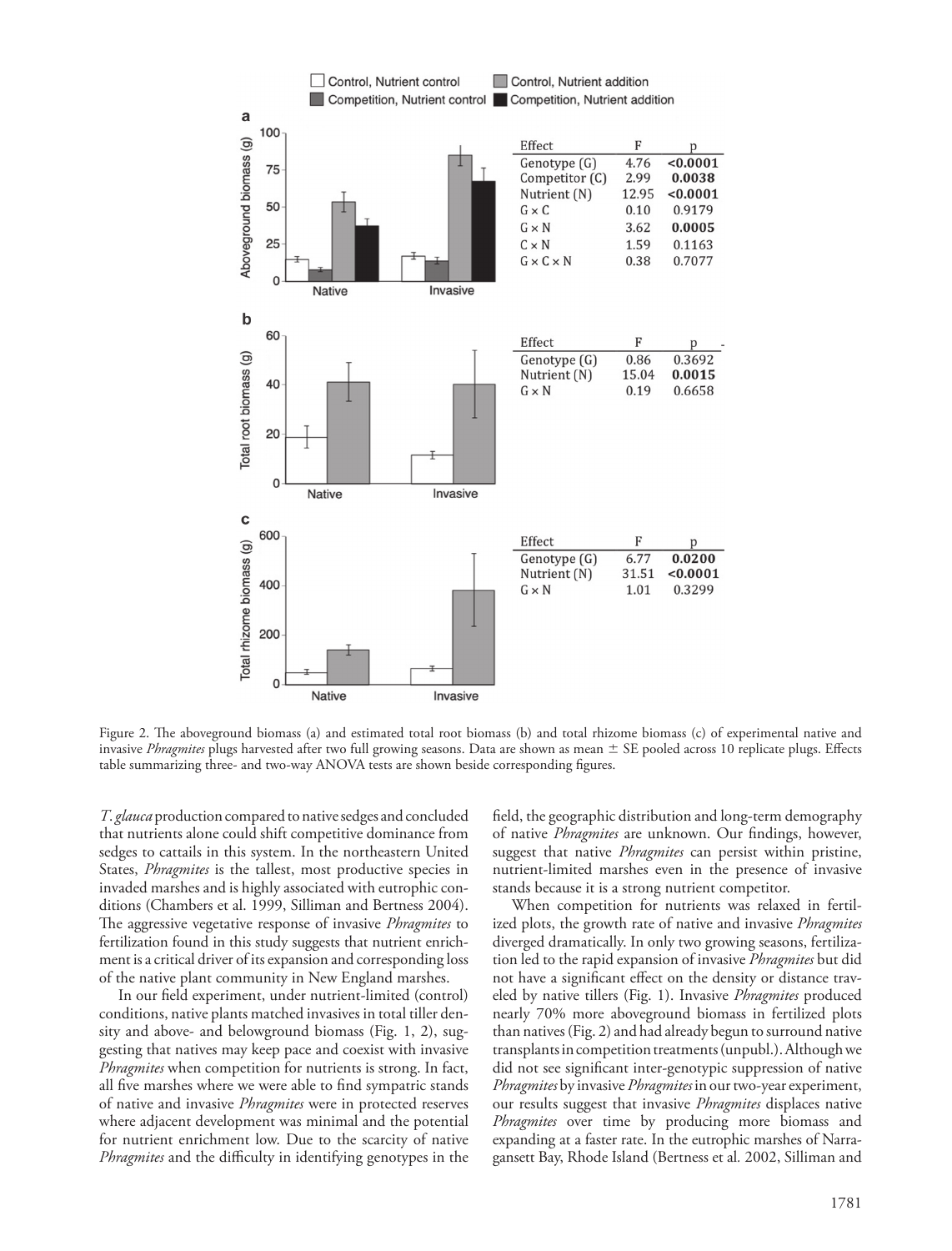Table 1. Summary table of the phenotypic traits of and allocation of biomass to root and rhizome structures harvested in August 2007. Biomass measurements are presented as those collected from initial transplant plugs and estimates for total root and rhizome biomass (in plot and expansion) are presented in Fig. 2 (see Methods for details). Data are shown as mean  $\pm$  SE. Effects table summarizing two-way genotype  $\times$ nutrient level ANOVA tests are shown below corresponding response variables.

| Genotype,<br>treatment     | Lateral<br>roots/<br>$10 \text{ cm}$<br>rhizome | Root<br>length<br>(cm)                      | Internode<br>length (cm) | Rhizome<br>diameter (cm) | Root biomass.<br>in $plot(g)$ | Rhizome<br>biomass, in<br>plot(g) | Root/total<br>belowground<br>biomass $%$ | No. root hairs /<br>5 cm lateral<br>root |
|----------------------------|-------------------------------------------------|---------------------------------------------|--------------------------|--------------------------|-------------------------------|-----------------------------------|------------------------------------------|------------------------------------------|
| Native, control            |                                                 | $12.5 \pm 0.9$ 14.8 $\pm$ 0.6 5.8 $\pm$ 0.1 |                          | $2.3 \pm 0.2$            | $15.3 \pm 3.2$                | $40.8 \pm 7.9$                    | $27.2 \pm 1.9$                           | $5.8 \pm 1.9$                            |
| Native, fertilized         |                                                 | $14.6 \pm 1.1$ $17.7 \pm 1.6$ $6.7 \pm 0.4$ |                          | $2.0 \pm 0.3$            | $35.4 \pm 7.9$                | $117.9 \pm 19.1$                  | $22.5 \pm 1.3$                           | $3.8 \pm 1.1$                            |
| Invasive, control          |                                                 | $6.4 \pm 1.0$ $11.9 \pm 1.0$ $6.7 \pm 0.2$  |                          | $4.5 \pm 0.4$            | $6.54 \pm 1.0$                | $36.5 \pm 4.8$                    | $15.4 \pm 1.4$                           | $10.3 \pm 0.8$                           |
| Invasive fertilized        |                                                 | $6.5 \pm 0.5$ 16.7 $\pm$ 1.3 8.8 $\pm$ 0.2  |                          | $4.8 \pm 0.4$            | $18.8 \pm 3.0$                | $169.9 \pm 25.6$                  | $10.0 \pm 0.6$                           | $12.0 \pm 0.7$                           |
| <b>ANOVA</b>               |                                                 |                                             |                          |                          |                               |                                   |                                          |                                          |
| Genotype                   | ***                                             | ns                                          | ***                      | ***                      | $\mathcal{L}$                 | ns                                | 光光光                                      | 米米                                       |
| Nutrient                   | ns                                              | $\pm\pm$                                    | ***                      | ns                       | $* *$                         | ***                               | **                                       | ns                                       |
| Genotype $\times$ Nutrient | ns                                              | ns                                          | $\ast$                   | ns                       | ns                            | ns                                | ns                                       | ns                                       |

Bertness 2004) where we have 25 years of field experience, small native stands of *Phragmites* which were common in the 1980s have almost all disappeared and in their place are expansive stands of invasive *Phragmites* (unpubl.).

#### **Root architecture, mycorrhizae and natural history of** *Phragmites*

The different aboveground response of native and invasive *Phragmites* to fertilization corresponded to underlying phenotypic differences in root architecture between genotypes. Native *Phragmites* is likely a strong nutrient competitor because of its highly developed network of lateral roots that hang from thin, compact rhizomes (Table 1). This morphology is conducive to nutrient acquisition since the lateral roots provide ample surface area for mycorrhizal symbionts that are capable of harvesting nutrients from large volumes of soil (Hetrick et al. 1988). Invasive *Phragmites* , in contrast, has fewer lateral roots, but higher densities of root hairs, which can absorb nutrients directly from the soil, and thick, long rhizomes that foraged well beyond the boundaries of the plot. When nutrients were added to the system, both genotypes reduced the proportion of biomass allocated to lateral roots and increased biomass investment in rhizomes,



Figure 3. Results of a five-marsh survey of arbuscular mycorrhizae (AM) colonization of roots harvested from sympatric native and invasive *Phragmites* in New Hampshire and Maine, USA. AM colonization (%) represents the percent of root cross-sections viewed colonized by AM based on standard scoring methods.

but invasive plants, predisposed with thick rhizomes and few roots, did this to a much greater degree (Table 1, Fig. 2).

There is the potential that these differences in root architecture among genotypes were induced by environmental cues, such that our transplant plugs exhibited disparities in structural traits because they were extracted from source populations positioned in environments that varied in important, but unaccounted for, ways. If environmentallyinduced, we would expect that the observed differences in traits would fade if we were to propagate multiple generations of each *Phragmites* genotype by seed in a controlled environment (Salgado and Pennings 2004). It is more likely, however, that this phenotypic variation in root architecture is constitutive, or under genetic control, as it has been observed in other studies conducted in a range of salinities (Vasquez et al. 2005, League et al. 2006, Saltonstall and Stevenson 2007), and corresponds to the historic distribution of each genotype (Salgado and Pennings 2005). Invasive *Phragmites* was introduced from Eurasia where habitat degradation and eutrophication have impacted coastal ecosystems for centuries longer than in North America (Davy et al *.* 2009). Within its home range, invasive *Phragmites* is prolific in disturbed, eutrophic marshes (Ostendorp 1989, Romero et al. 1999) and is so successful in these environments that it is commonly used to process sewage effluent in constructed wetlands (Hardej and Ozimek 2002). Thus, it is not surprising that the phenotypic response of invasive *Phragmites* to high nutrients was not to produce nutrient-harvesting lateral roots but more, long, thick rhizomes that efficiently spread across marsh landscapes.

The phenotypic traits of native *Phragmites*, by comparison, correspond to its distribution in New England wetlands that have been historically nutrient-limited. In all five native stands surveyed, we observed a high density of elongate roots that were heavily colonized by mycorrhizae. The proportion of belowground structures suitable for AM colonization [root biomass/ total belowground biomass (%), as mycorrhizae tend to be sparse on thick rhizomes (Yano et al. 1996)] was also two-times greater for native than invasive plants and natives produced fewer fine root hairs relative to invasives (Table 1, Fig. 2). This pattern suggests that native *Phragmites* heavily utilizes AM symbionts, a strategy efficient in low-nutrient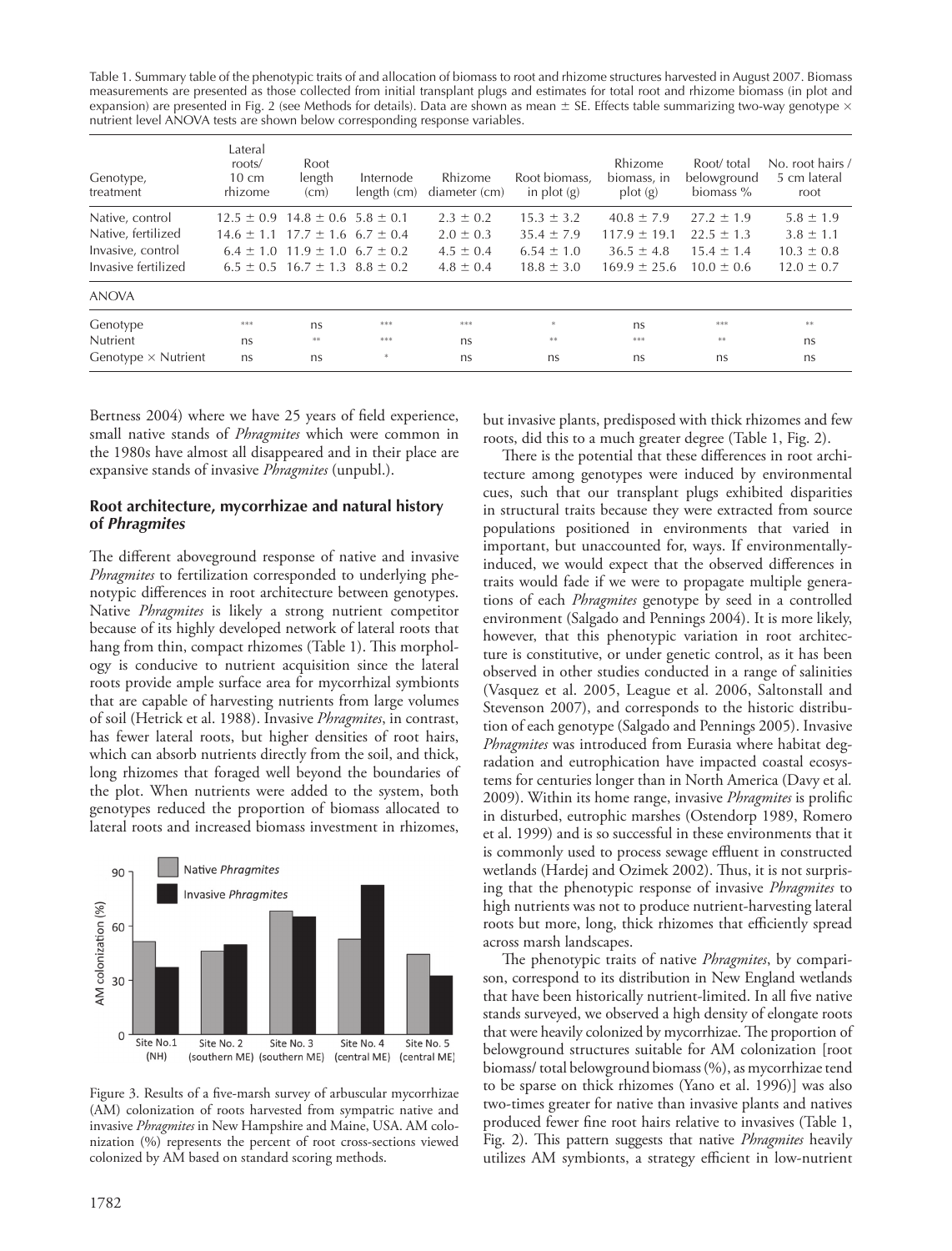environments, while invasive *Phragmites* may absorb more of its nutrients directly through root hairs, a strategy more efficient in eutrophic environments (Fitter 1985, Fitter and Strickland 1991). Although further studies are required to assess whether these phenotypic traits are environmentallyinduced or constitutive and gauge the relative importance of *Phragmites–* mycorrhizae interactions across genotypes, our results indicate that genetic differences in root architecture and utilization of mycorrhizal symbionts likely contribute to the success of native and invasive populations in low nutrient and eutrophic marshes.

## **Conclusions**

 As genetic techniques that distinguish native from non-native genotypes improve, the prevalence and impact of cryptic invaders are emerging (Saltonstall 2003). Our findings reveal that underlying phenotypic differences can determine how and where cryptic invaders are successful. Consequently, we propose that identifying these critical traits and understanding how they interact with human alteration of ecosystems will be essential to managing the spread of cryptic invaders. Our results also suggest that pervasive eutrophication may be reducing the role played by mycorrhizal fungi and the competitive advantage of species that utilize these symbionts in wetland ecosystems that historically have been nitrogen-limited.

 *Acknowledgements –* We thank Great Bay NERR and Rachel Carson National Wildlife Refuge for providing rhizome samples, E. Hazelton for assistance, K. B. Gedan for comments on the manuscript and N. Sala, W. Goldenheim and A. Irving for help in the field. Funding was provided by an Andrew Mellon Foundation Young Investigator Grant awarded to BS, Brown Univ. UTRA program and Rhode Island Sea Grant.

## **References**

- Bertness, M. D. et al. 2002. Anthropogenic modification of New England salt marsh landscapes. – Proc. Natl Acad. Sci. USA 99: 1395-1398.
- Bertness, M. D. et al. 2007. Eutrophication and consumer control of New England salt marsh primary production. – Conserv. Biol. 22: 131-139.
- Blakeslee, A. M. H. et al. 2008. Solving cryptogenic histories using host and parasite molecular genetics: the resolution of *Littorina*  littorea<sup>'</sup>s North American origin. - Mol. Ecol. 17: 3684-3696.
- Brundrett, M. C. et al. 1984. A new method for observing the morphology of vesicular-arbuscular mycorrhizae. – Can. J. Bot. 62: 2128-2134.
- Byers, J. B. 2002. Impact of non-indigenous species on natives enhanced by anthropogenic alteration of selection regimes. – Oikos 97: 449–458.
- Carlton, J. T. 1996. Biological invasions and cryptogenic species. – Ecology 77: 1653 – 1655.
- Carvalho, L. M. et al. 2001. Temporal and spatial variation of arbuscular mycorrhizas in salt marsh plants of the Tagus estuary (Portugal). - Mycorrhiza 11: 303-309.
- Chambers, R. M. et al. 1999. Expansion of *Phragmites australis* into tidal wetlands of North America. - Aquat. Bot. 64: 261-273.
- Childers D. L. et al. 2003. Decadal change in vegetation and soil phosphorus pattern across the Everglades landscape. – J. Environ. Qual. 32: 344-362.
- Cooke, J. C. and Lefor, M. W. 1998. The mycorrhizal status of selected plant species from Connecticut wetlands and transition zones. – Restor. Ecol. 6: 214–222.
- Daleo, P. et al. 2008. Mycorrhizal fungi determine salt-marsh plant zonation depending on nutrient supply. - J. Ecol. 96: 431-437.
- Davy, A. J. et al. 2009. Human modification of European salt marshes. – In: Silliman, B. S. et al. (eds), Human impacts on salt marshes: a global perspective. Univ. of California Press, pp. 311 – 336.
- De Kroon, H. and Hutchings, M. J. 1995. Morphological plasticity in clonal plants – the foraging concept reconsidered. – J. Ecol. 83: 143-152.
- Dukes, J. S. and Mooney, H. A. 1999. Does global change increase the success of biological invaders? – Trends Ecol. Evol. 14: 135 – 139.
- Farnsworth, E. J. and Meyerson, L. A. 2003. Comparative ecophysiology of four wetland plant species along a continuum of invasiveness. – Wetlands 23: 750–762.
- Fitter, A. H. 1985. Functional significance of morphology and root system architecture. – In: Fitter, A. H. et al. (eds), Ecological interactions in soil. Blackwell, pp. 87-106.
- Fitter, A. H. and Strickland, T. R. 1991. Architectural analysis of plant root systems. 2. Influence of nutrient supply on architecture of contrasting plant species. – New Phytol. 118: 375–382.
- Gedan, K. B. et al. 2009. Small-mammal herbivore control of secondary succession in New England tidal marshes. – Ecology 90: 430 – 440.
- Geller, J. B. 1999. Decline of a native mussel masked by sibling species invasion. – Conserv. Biol. 13: 661–664.
- Grosholz, E. D. 2002. Ecological and evolutionary consequences of coastal invasions. - Trends Ecol. Evol. 17: 22-27.
- Hardej, M. and Ozimek, T. 2002. The effect of sewage sludge flooding on growth and morphometric parameters of *Phragmites australis* (Cav.) Trin. Ex Steudel. - Ecol. Engin. 18: 343-350.
- Hart, M. M. et al. 2003. Plant coexistence mediated by arbuscular mycorrhizal fungi. – Trends Ecol. Evol. 18: 418–423.
- Hetrick, B. A. D. et al. 1988. Physical and topological assessment of effects of a vesicular-arbuscular mycorrhizal fungus on root architecture of big bluestem. - New Phytol. 110: 85-96.
- League, M. T. et al. 2006. Rhizome growth dynamics of native and exotic haplotypes of *Phragmites australis* (common reed). – Estuaries 29: 269-276.
- Levine, J. M. et al. 1998. Nutrients, competition, and plant zonation in a New England salt marsh. - J. Ecol. 86: 285-292.
- Lotze, H. K. et al. 2006. Depletion, degradation, and recovery potential of estuaries and coastal seas.  $-$  Science 312: 1806–1809.
- Lynch, E. A. and Saltonstall, K. 2002. Paleoecological and genetic analyses provide evidence for recent colonization of native *Phragmites australis* populations in a Lake Superior wetland. – Wetlands 22: 637 – 646.
- Mabuchi, K. et al. 2008. Mitochondrial DNA analysis reveals cryptic large-scale invasion of non-native genotypes of common carp ( *Cyprinus carpio*) in Japan. – Mol. Ecol. 17: 796–809.
- McGonigle, T. P. et al. 1990. A new method which gives an objective measure of colonization of roots by vesicular-arbuscular mycorrhizal fungi. - New Phytol. 115: 495-501.
- McHugh, J. M. and Dighton, J. 2004. Influence of mycorrhizal inoculation, inundation period, salinity, and phosphorus availability on the growth of two salt marsh grasses, *Spartina alterniflora* Lois. and *Spartina cynosuroides* (L.) Roth., in nursery systems. - Restor. Ecol. 12: 533-545.
- Newman, S. et al. 1996. Effects of nutrients and hydroperiod on *Typha*, *Cladium*, and *Eleocharis*: implications for everglades restoration. – Ecol. Appl. 6: 774–783.
- Niering, W. A. et al. 1977. Our dynamic tidal marshes: vegetation changes as revealed by peat analysis. – Connecticut Arbor. Bull. No. 22. New London, CT, USA.